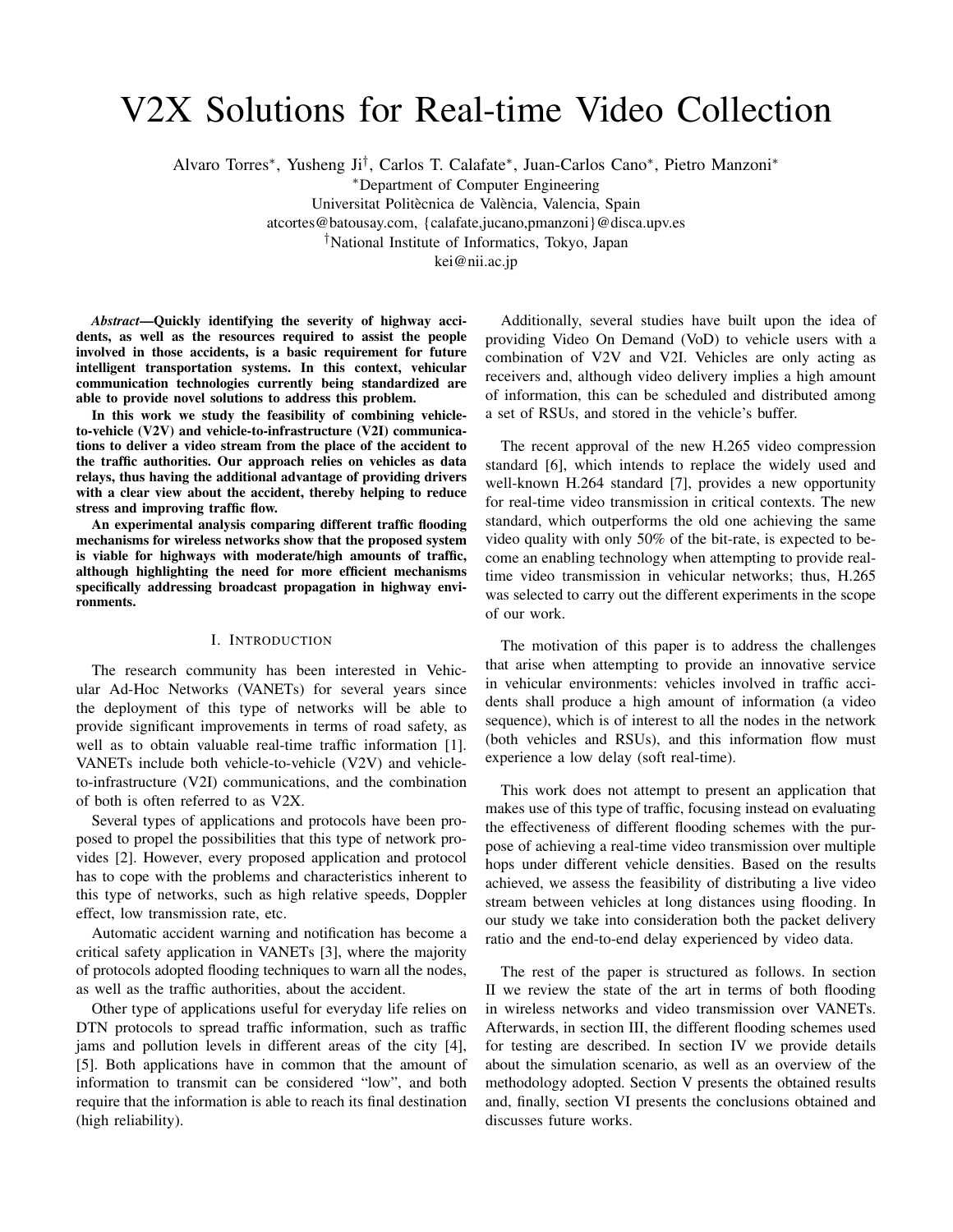#### II. RELATED WORK

The IEEE 802.11p protocol is the standard for Vehicleto-Vehicle (V2V) communications, and it is based upon the IEEE 802.11 protocol and its quality of service extensions, IEEE 802.11e. So, IEEE 802.11p provides a contention-based broadcast mechanism, and its behavior is closely related to IEEE 802.11; therefore different solutions proposed for the original standard can be adapted to this new type of networks.

During the past few years, several authors have proposed different algorithms to achieve efficient flooding in MANET and VANET environments, proposing several ways of controlling the broadcast storm problem.

Yu-Chee Tseng et al. [8] proposed and improved versions of the Counter-Based, Distance-Based, and Location-Based schemes. These schemes have some weak points, such as failing to provide any kind of delivery guarantee. Nevertheless, they have some interesting features including (i) low overhead, (ii) being highly adaptable to different conditions, and (iii) providing a completely autonomous broadcast system.

Martínez et al. [9], following the guidelines of the Distance-Based scheme, proposed a flooding mechanism that takes into account the specificities of VANETs; in particular, they tweak it to provide a fast dissemination of accident alerts in urban scenarios by using information such as the street layout to achieve a smarter flooding. For highway scenarios their algorithm does not significantly differ from the Distance-Based approach. Also, although a really high warning rate is achieved, they do not guarantee the alert delivery to every node in the network.

Other authors, like Osafune et al. [10], introduce the concept of "Backfire" for flooding schemes. This concept proposes that, when a node receives a copy of a message from another node which is considered to be a better retransmitter, the first node cancels the retransmission of the packet, thereby achieving reductions in terms of sent messages and channel contention.

Ros et al. [11] try to ensure the message delivery by addressing the problem of temporary disconnections which occur in VANET scenarios. They make use of the beaconing system to piggyback acknowledgements in beacon messages, allowing nodes to start the retransmission of a message when some neighbor has not received the alert message.

With the same idea of making use of the beaconing system to ensure a proper message delivery through acknowledgment piggybacking, Na Nakorn et al. [12] present DECA and DECA-Bewa. Both flooding schemes requires a modified beaconing system, being the later characterized by a variable beacon interval time. Additionally, the flooding algorithm is only based on 1-hop neighbor density information, thereby avoiding the use of GPS. Authors claim that GPS precision and availability is critical for GPS-based flooding schemes.

F. Soldo et al. [13] presented the SUV protocol, a distributed solution to disseminate video streams in VANETs. The protocol proposes dividing the neighbors into four sectors, and selecting as a candidate for rebroadcasting one node in every sector, although a special MAC layer is required to support TDMA scheduling; such requirement prevents its implementation on actual IEEE 802.11p devices.

In this work we will compare proposals from different authors in order to determine which is more effective when attempting to deliver high amounts of data (in our case video data) through flooding. The proposals chosen for our experiments are described in more detail in the next section.

# III. DESCRIPTION OF THE FLOODING SCHEMES

In this section we will briefly describe the behavior of the different flooding algorithms we have implemented in our simulation platform for testing. We have split the algorithms in two groups: basic schemes and adapted schemes, being the latter a slightly more sophisticated group of schemes compared to the former.

#### *A. Basic schemes*

*1) Counter Based Scheme:* This scheme was one of the first solutions proposed to effectively reduce the broadcast storm problem. The main idea is that every node resends a packet until it has received  $C$  copies of that packet from other nodes.

To avoid a large number of collisions when receiving a packet, every node waits from a random time before resending it, so it can listen to the medium and wait for the C counter to increase.

All the flooding schemes presented in this paper, except DECA, adopt the concept of receiving  $C$  copies of a packet to stop rebroadcasting it.

This scheme has several advantages over other solutions. The first one is that it is quite easy to implement, not having any relevant requirements except for a wireless card. The second advantage is the possibility of tuning the algorithm by modifying both the maximum amount of time a node can wait to rebroadcast a packet, and the number of copies a node should hear to stop rebroadcasting; this way, merely by modifying a simple parameter, we are able to increase the redundancy. The third advantage is that it is a good reference for other algorithms and, in case of problems with any of the required modules (GPS or Beaconing system), it can be used as a fall-back scheme without dramatically degrading the flooding performance.

The reason for selecting the Counter-Based scheme instead of other sophisticated schemes such as [14], [11] and [12], is the type of traffic we intend to transmit (video traffic), especially when fast data spreading is more relevant than high reliability.

*2) Distance Based Scheme:* This scheme builds upon the Counter Based Scheme by adding a new requirement: a positioning system (GPS).

Due to this new requirement, we can easily improve the intelligence of the algorithm to decide which node can be a better next-hop when rebroadcasting a packet.

Since the algorithm should remain autonomous, and since the decision about whether to rebroadcast a message should be taken independently by each node, this scheme makes use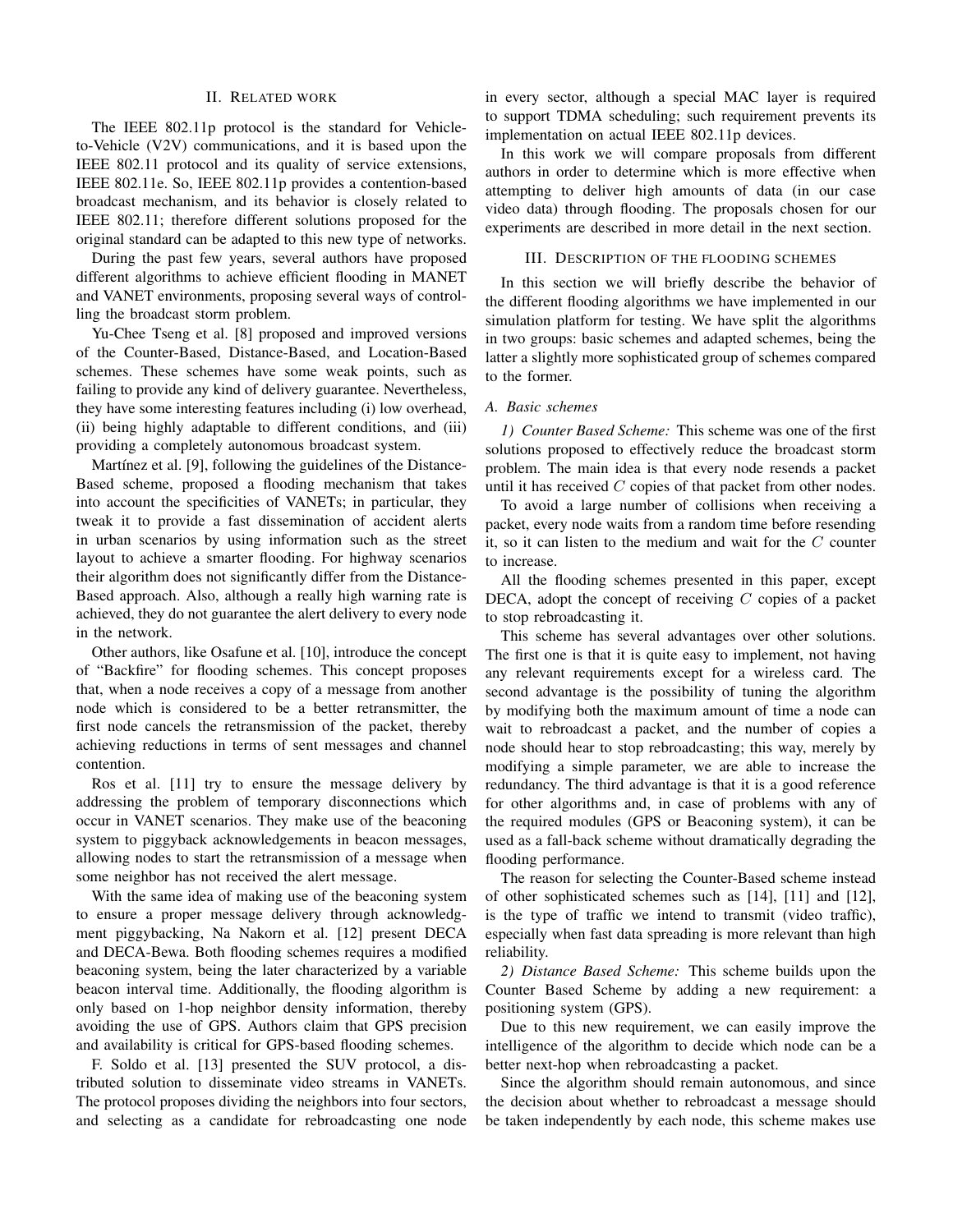of the waiting time to resend messages. The time a node waits for before resending is inversely proportional to the minimum distance between the original node and the resending node. This way, nodes are virtually ordered according to the additional area of coverage, prioritizing those nodes whose additional area is supposed to be bigger.

To implement this scheme we need some kind of location mechanism, such as GPS, and the packets should be marked with the original sender node position and the resending node position.

This mechanism allows a rapid spreading of the packets while obtaining a profitable message forwarding process in terms of extra coverage area achieved by every new transmission.

# *B. Adapted schemes*

*1) DECA:* DECA [12] is a flooding scheme that does not rely on positioning mechanisms to spread information. Instead, it makes use of the beaconing system to estimate the 1-hop neighbor density and, thus, select as resending node the neighbor with more 1-hop neighbors. Also, it makes use of the beaconing mechanism to piggyback acknowledgement messages, thereby reducing the channel resources consumed.

DECA was adapted to video streaming particularities by including in the beacons information about the last packet properly received.

*2) Backfire Scheme:* The basic behavior of this algorithm is similar to the Distance Based Scheme. As proposed in [10], the major improvement introduced has to do with an analysis of area covered by neighboring nodes. In particular, if a node receives a packet from another node that is supposed to provide more additional coverage area, it stops rebroadcasting that packet. This strategy allows reducing the number of collisions by minimizing the number of unnecessary transmissions.

#### IV. SCENARIO AND METHODOLOGY.

The simulation environment is composed by three main components:

- OMNeT++ [15], an event-driven simulator which provides a base for implementing several types of models.
- INET framework [16], an implementation of the different network models for the OMNeT++ simulator, which includes several network models, from the physical to the application layer.
- SUMO (Simulation of Urban MObility) [17], which provides realistic vehicle behavior. SUMO runs coupled with the OMNeT++ simulator by using TRaCI, allowing several mobility parameters, such as vehicle speed, to be changed in simulation time.

The transmission range in the INET framework is not defined as a fixed distance. Instead, it requires tuning different parameters such as the frequency or the level of attenuation with distance. To achieve the highest degree of similarity with reality we adopted the parameters proposed by Báguena et al. [18].

Table I VEHICLE TYPES AND ASSOCIATED PROBABILITY.

| Vehicle Type | Maximum Speed (m/s) | Length $(m)$ | Probability |
|--------------|---------------------|--------------|-------------|
| Truck        |                     |              | 0.10        |
| Car          | 33                  |              | 0.79        |
| Slow Car     |                     |              | 0.10        |
| Fast Car     | 39                  |              | 0.01        |

For a more realistic mobility behavior that includes vehicle overtaking, we defined a set including different vehicle types with an associated probability of occurrence. All this data can be seen in table I.

To perform our experiments with predefined vehicle densities we used VACaMobil [19], a tool that allows defining a vehicle arrival rate, maintaining a stable mean number of vehicles throughout the entire simulation.

Additionally, the SUMO step value was configured to  $0.1s$ in order to achieve a more realistic scenario. Notice that, when vehicles move at highway speeds  $(30m/s)$ , the default SUMO step (1s) provides a level of granularity that is too coarse for our experiments. By setting this step to a lower value, position updates become more frequent, allowing the vehicles' movements in the simulation become smoother, and making communications between vehicles more realistic.

# *A. Scenario*

Figure 1 shows the simulated scenario, which is a 10 kilometer straight highway with two ways and two lanes per way.

A set of RSUs has been deployed at every kilometer, and the distance between the RSUs and the road is  $5m$ . RSUs do not cooperate in the flooding mechanism, being mere traffic sinks used to measure the expected quality at every kilometric point of the highway. This strategy allows measuring the expected video quality when deploying RSUs with different spacing between them.

For our simulations we varied the vehicle arrival rates to compare the effectiveness of the protocols at different vehicle densities.

When the number of vehicles in the network becomes stable we schedule an accident at the centre of the scenario  $(5km)$ point). Since vehicles driving in the direction of the accident vehicle attempt to move from kilometer 0 to kilometer 10, the accident produces a small traffic jam from kilometers 0 to 5 on both of the lanes. For vehicles moving in the opposite direction, traffic continues to flow undisturbed.

Concerning video traffic generation, the damaged vehicle immediately starts transmitting video through flooding.

# *B. Methodology*

To evaluate the four different algorithms under the same traffic conditions, we run a set of 15 repetitions per configuration with different node mobility patterns, thereby achieving a good data significance.

We compare the effectiveness of the different flooding schemes in terms of packet arrival ratio and delay.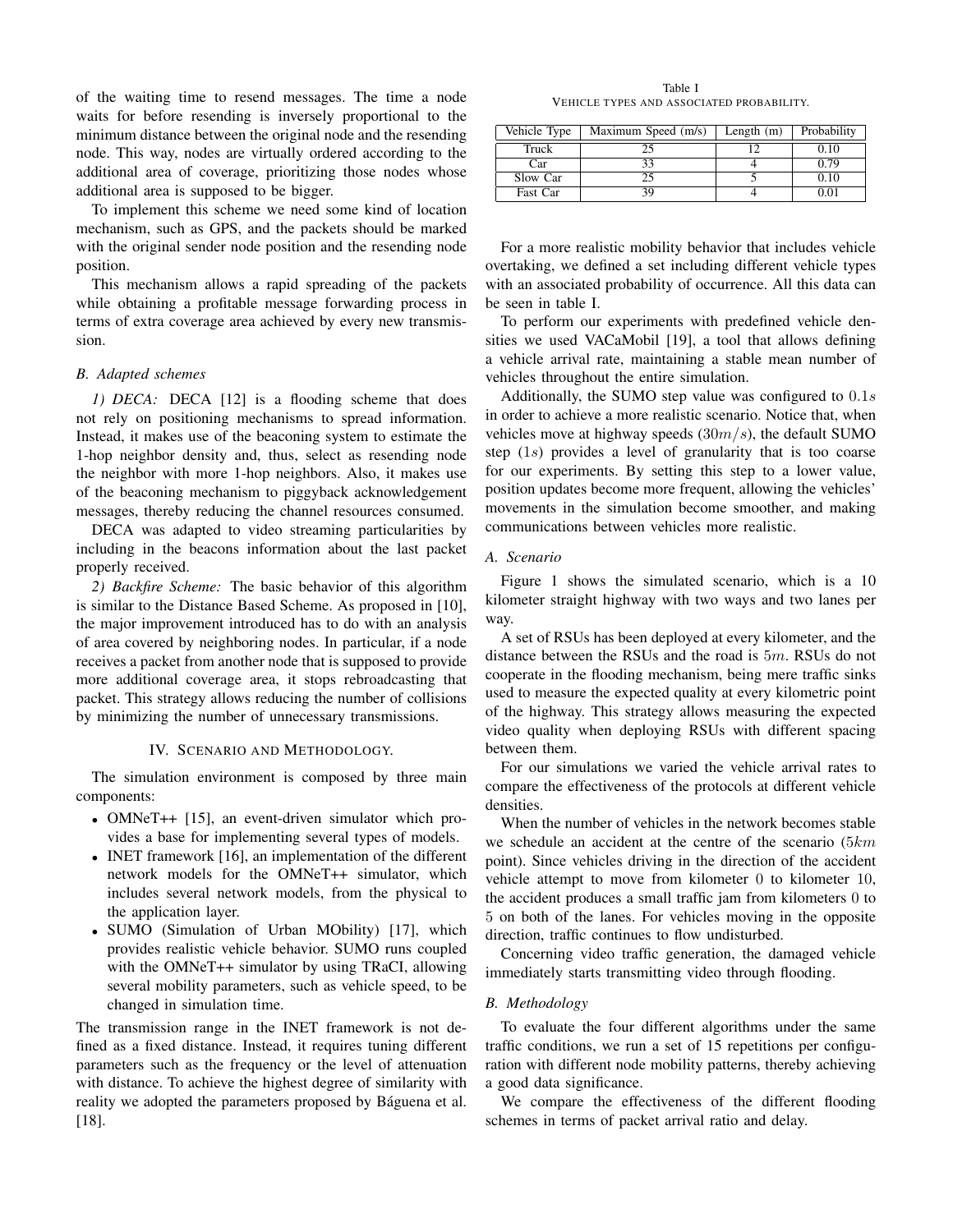

Figure 1. Highway scenario.

Table II PARAMETERS FOR BEST-CASE SIMULATIONS.

| Density         | High |             | Medium |           | Low |           |
|-----------------|------|-------------|--------|-----------|-----|-----------|
|                 |      | Time $(ms)$ |        | Time (ms) |     | Time (ms) |
| Counter         |      | 400         |        | 400       |     | 500       |
| Distance        |      | 300         |        | 500       |     | 500       |
| <b>Backfire</b> |      | 300         |        | 200       |     | 300       |

*1) Simulation setup:* The different flooding schemes have been tested under three vehicle densities. These densities are achieved by setting an exponential Inter-Arrival Time of vehicles equal to 0.25s, 1s, and 3s respectively. Such Inter-Arrival Times correspond, approximately, to a mean density of 100, 30, and 10 *vehicles/km*. These three vehicular densities have been labeled as "High", "Medium", and "Low" in the figures of this paper.

Additionally, for each algorithm and vehicular density, we tested all the possible combinations for the C and *Waiting Time* parameters. Possible C values are 1, 2, 3, 4, and 5; *Waiting Time* values can be 100, 200, 300, 400, and 500*ms.*

All the different results presented in the next section correspond to the best possible configuration of every algorithm, for each density, in terms of parameters  $C$  (Number of copies required to stop resending) and *Waiting Time* (Maximum time that a node waits to resend a message). The optimal parameters for the selected schemes are shown in table II.

As expected, higher node densities are associated with lower count values (parameter  $C$ ), and in general lower timeout values as well, since the existence of more nodes makes the process quicker and more resilient.

# V. RESULTS

In this section we present the results from our experiments, which were obtained using the simulation setup and methodology described above. We focus on two different metrics: packet delivery ratio and end-to-end delay. These metrics are assessed on RSUs deployed every kilometer.

Figure 2 (left) shows the percentage of received packets for the different flooding schemes when vehicle density is high. We can appreciate how almost every single flooding scheme is able to achieve more than 92% of packet arrival ratio, even at a distance of 5km from the accident (kilometers 0 and 10).

We can see that the Backfire scheme performs better than any other scheme due to the reduced number of collisions produced. DECA is the worst performing solution among all presented algorithms, with packet delivery ratios ranging from 21.2% to 48.4% (values below the range shown in the figure). Due to the high requirements of video traffic in terms of bandwidth, a significant amount of collisions occurs when vehicles piggyback the information about missing packets. Notice that, if some nodes experience packet losses, a high number of retransmissions are scheduled by different nodes, thus increasing the chances of collapsing the wireless medium.

In terms of delay, if we look at the right part of figure 2, the differences between the selected algorithms are very noticeable. The Backfire scheme is able to deliver the packets in a very short time (less than 500 ms), while for Counter and Distance schemes the delay is quite higher (about 2.7 s). As a high number of collisions occur, the wireless medium is extremely congested, and so the delay experienced by DECA is quite high; in fact, DECA's delay values are about eight times higher than the average delay achieved when using the Backfire scheme.

Figure 3 shows the results for the medium density scenario. In this scenario, the Backfire flooding scheme is able to provide the best results up to  $4km$ , achieving a delivery ratio of more than 90%. If we focus on the Counter and Distance schemes, we can see that the delivery ratio drops below 90% at a distance of 3km. Notice that packet losses greater than 10% are prone to cause frequent video artifacts or even severe decoding problems.

Concerning delay, the values achieved do not significantly differ from those obtained under high node densities.

Again, we find that the behavior of the DECA-based scheme is still highly compromised, although slight improvements are detected.

Finally, figure 4 shows the results for the low density scenario. We find that now the Distance-based scheme achieves better results that the Backfire scheme, although all the flooding schemes evaluated are unable to achieve an acceptable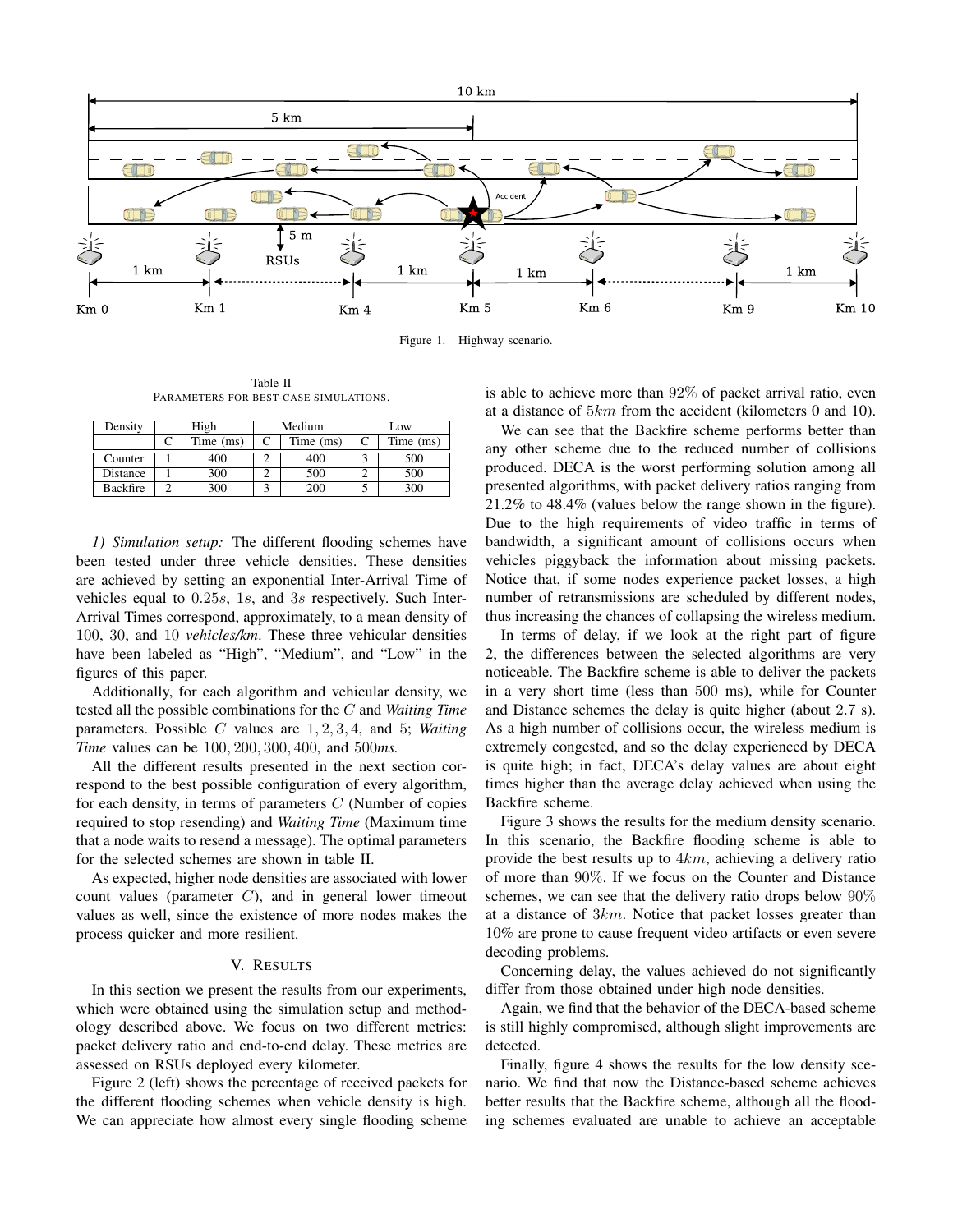

Figure 2. High density scenario. Percentage of packets received.



Figure 3. Medium density scenario. Percentage of packets received.

percentage of received packets from the video decoding perspective (more than 90%) when the density of vehicles is low.

If we focus in the delay for the received packets, we can see that the times are maintained with respect to the high and medium density scenarios, except for the DECA scheme which experiences a slight improvement.

Summarizing, we find that flooding schemes like DECA, which make use of the beaconing system to request missing packets, are unsuitable for real-time video flooding due to the packet losses and high delays introduced. We also find that schemes like Backfire, which aggressively try to reduce collisions in the medium while introducing low delays, are more suitable for real time video transmission, providing better overall results that the other schemes tested in terms of both packet delivery ratio and delay.

#### VI. CONCLUSIONS AND FUTURE WORK

Future intelligent transportation systems are expected to provide sophisticated applications to improve traffic safety and make driving a more effort-free and amenable task. To support these services, solutions combining V2V with V2I communications can help to alleviate the infrastructure deployment cost. Such costs are especially significant in highway environments, where several kilometers of road should be served while avoiding very high costs.

When accidents occur in a highway, providing the traffic authorities a real-time video from the accident scene can be quite helpful to assess accident severity and deploy the adequate services (fireman, ambulances, traffic regulation personnel, etc.). However, performing real-time video streaming in vehicular environments while relying on flooding for data propagation is a quite complex task, especially when considering the low channel capacity available and the high number of nodes involved.

In this paper we analyzed the viability of delivering video towards RSUs deployed at different distances from the accident. In our study we compared four different flooding schemes, and provided both packet arrival ratio and end-to-end delay results under low, medium and high traffic congestion